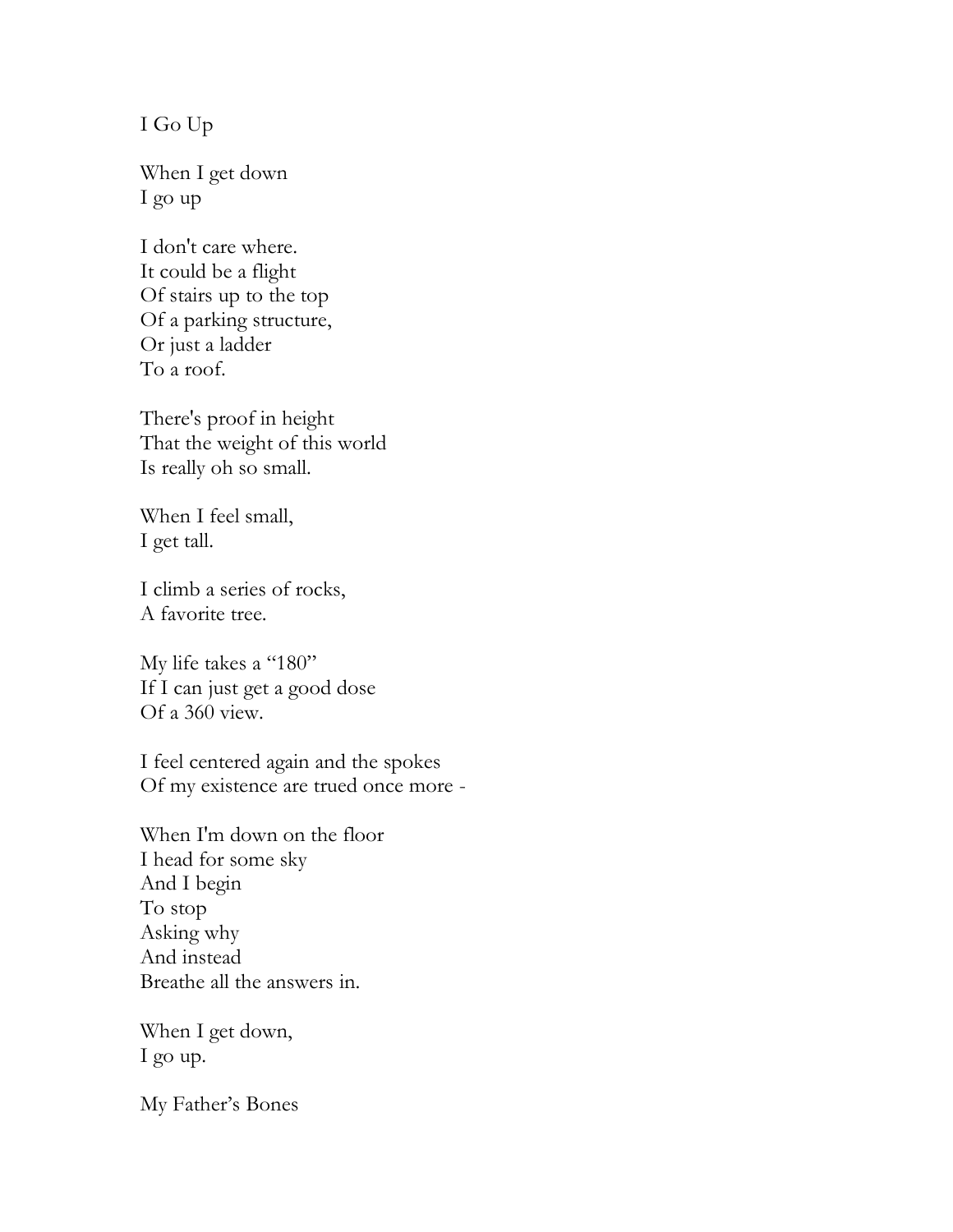I have come to realize that I liked my fathers' bones And his flesh too And the way his tendons And muscles worked to hold me And the way his lips and teeth And mouth and vocal chords Sang to console me When I was blue. People kindly remind me, To let go of his earthly remains - Yet his box of bones remains In my mind as the end Of the beginning of my human life. It wasn't too satisfying, flying them in a plastic box Across the country; It wasn't too gratifying tossing them in a river either. My father's ashes shook and quivered, Exploded and bubbled up slowly to the surface In little footsteps of foam -Almost mocking me-Sauntering silently home Reminding me of how much I'd miss them.

How I loved my father's bones.

Ode to My Mother's Fingers

Ode to my mother's fingers That sewed my clothes For almost all the years I've been alive-She made me frilly tutus When I turned 5 And bell-bottom jeans At sweet 16 With purple stitching And peace signs And other hippy things.